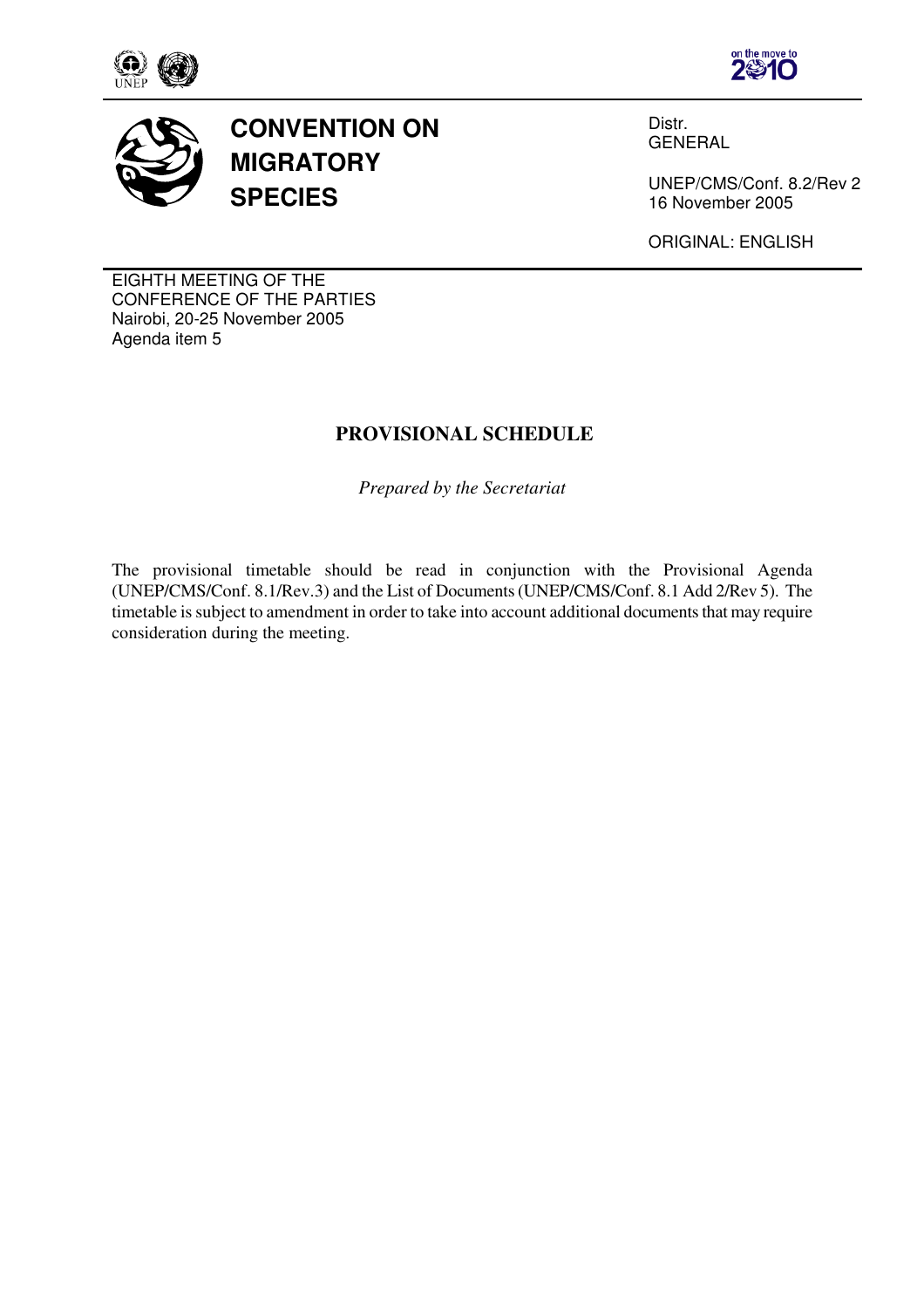# **EIGHTH MEETING OF THE CONFERENCE OF THE PARTIES (COP8) AND ASSOCIATED MEETINGS CONFERENCE SERVICES – United Nations Office at Nairobi (UNON)**

#### **PROVISIONAL SCHEDULE OF OFFICIAL MEETINGS AND SPECIAL EVENTS (as at 16 November 2005)**

# **TUESDAY, 15 NOVEMBER**

PARTICIPANTS ARRIVAL (all day)

#### **WEDNESDAY, 16 NOVEMBER**

 Registration for CMS Scientific Council meeting and COP (morning) Lobby CMS Scientific Council meeting - Opening (10:00) Plenary Hall: Members and invited observers onlyCMS Scientific Council meeting – Session 1 (afternoon) Side Events: NGOs workshops (afternoon)

#### **THURSDAY, 17 NOVEMBER**

 CMS Scientific Council meeting – Session 2 (morning) Plenary Hall: Members and invited observers only CMS Scientific Council meeting – Session 3 (afternoon) Plenary Hall: Members and invited observers only Side Events: NGOs workshops (afternoon)

#### **FRIDAY, 18 NOVEMBER**

 CMS Scientific Council meeting – Session 4 (morning) Plenary Hall: Members and invited observers only Side Events: NGOs workshops (morning) CMS Scientific Council meeting – Session 5 (afternoon) Plenary Hall: Members and invited observers only

### **SATURDAY, 19 NOVEMBER**

 Registration for CMS COP8 (morning) Lobby Two consecutive Round Tables on (i) Migratory Species & Climate Change (morning) (ii) Migratory Species as Vector of Diseases: Myth or reality? (afternoon) UK High Commission Reception UK High Commission

Plenary Hall: Members and invited observers only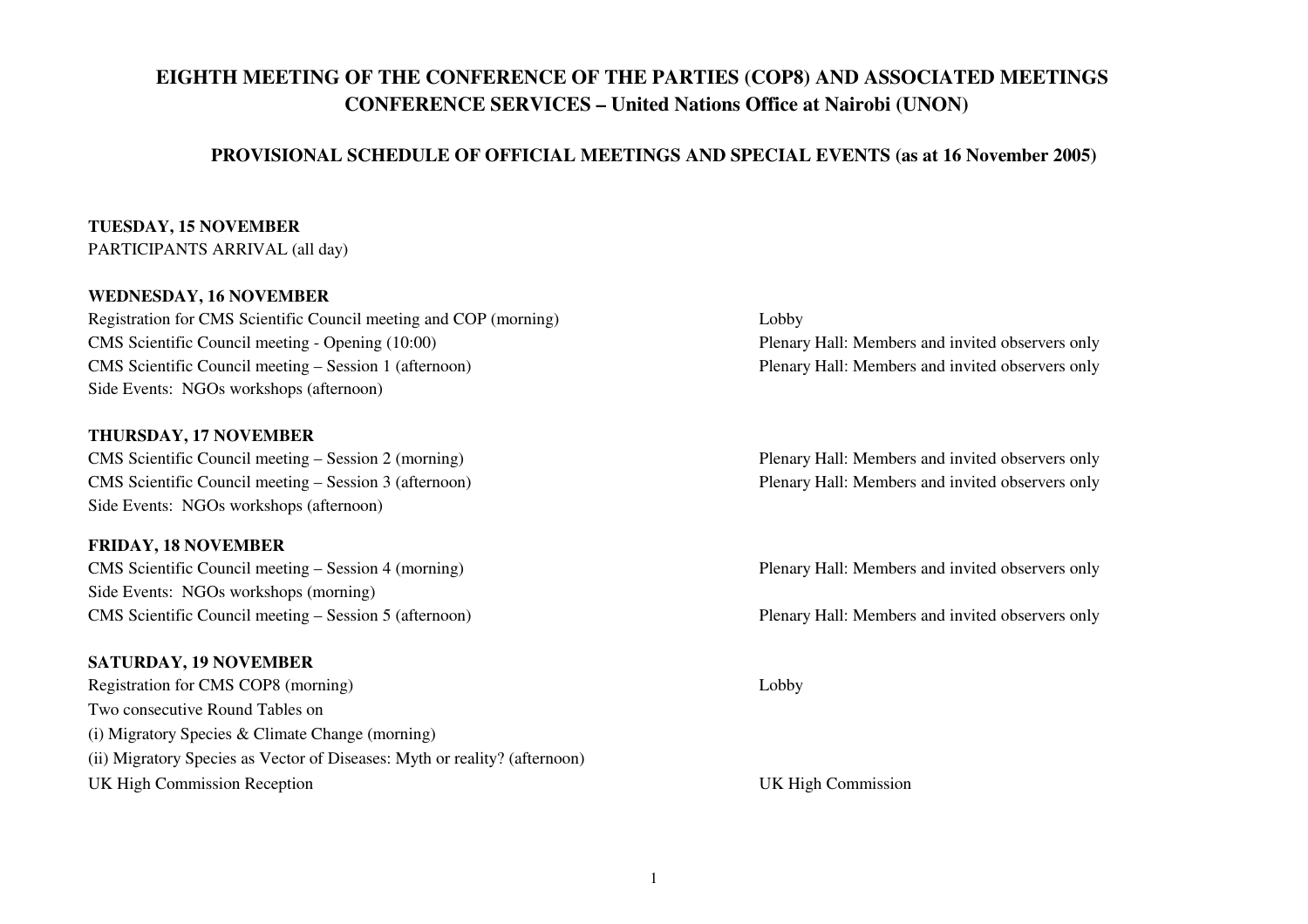| <b>Time</b>                | Mode               | <b>Activity</b>                                                                                                                                                                                                                                                                                                                                                                                                                                                                                                                                                                                 | <b>Working Groups / Side Events</b>                                                 |
|----------------------------|--------------------|-------------------------------------------------------------------------------------------------------------------------------------------------------------------------------------------------------------------------------------------------------------------------------------------------------------------------------------------------------------------------------------------------------------------------------------------------------------------------------------------------------------------------------------------------------------------------------------------------|-------------------------------------------------------------------------------------|
| <b>SUNDAY, 20 NOVEMBER</b> |                    |                                                                                                                                                                                                                                                                                                                                                                                                                                                                                                                                                                                                 |                                                                                     |
| All day                    |                    | <b>Registration for CMS COP8</b>                                                                                                                                                                                                                                                                                                                                                                                                                                                                                                                                                                |                                                                                     |
| $1000 - 1300$              |                    | 29 <sup>th</sup> Standing Committee Meeting (members and invited observers only)                                                                                                                                                                                                                                                                                                                                                                                                                                                                                                                |                                                                                     |
| $1300 - 1600$              |                    | Lunch break                                                                                                                                                                                                                                                                                                                                                                                                                                                                                                                                                                                     | Launch of Poster Exhibition                                                         |
| $1600 - 2100$              | <b>UNEP Gigiri</b> | Opening and CMS Partnerships Fair<br>Introductory Remarks from Robert Hepworth, Executive Secretary CMS and<br>Jim Knight MP, Minister for Biodiversity, UK<br>CMS Thesis Award, Friends of CMS and Presentation by over 12 CMS Partners                                                                                                                                                                                                                                                                                                                                                        | Refreshments and Foods will be<br>available courtesy of CMS for all<br>participants |
| <b>MONDAY, 21 NOVEMBER</b> |                    |                                                                                                                                                                                                                                                                                                                                                                                                                                                                                                                                                                                                 |                                                                                     |
| $1000 - 1300$              | Plenary            | <b>Opening Statements</b><br>Agenda items 1-7: Administrative matters (rules of procedure, elections, agenda/timetable,<br>establishment of committees, admission of observers etc.)<br>Agenda item 8: Reports from Convention and Agreements Bodies (Secretariat, Standing<br>Committee, Scientific Council, Article IV Agreements)<br>Agenda item 9: Reports from States (Depositary, Party States, Non-Party States)<br>Agenda item 10: Reports from Partners (UNEP, Biodiversity Liaison Group, Other IGO<br>Bodies, Civil Society)<br>Agenda item 12a: Outcome of Strategic Plan 2000-2005 |                                                                                     |
| $1300 - 1500$              |                    | Lunch break<br>Meeting of the Credentials Committee<br>1 <sup>st</sup> Press Conference                                                                                                                                                                                                                                                                                                                                                                                                                                                                                                         | Launch of SSA Partnership                                                           |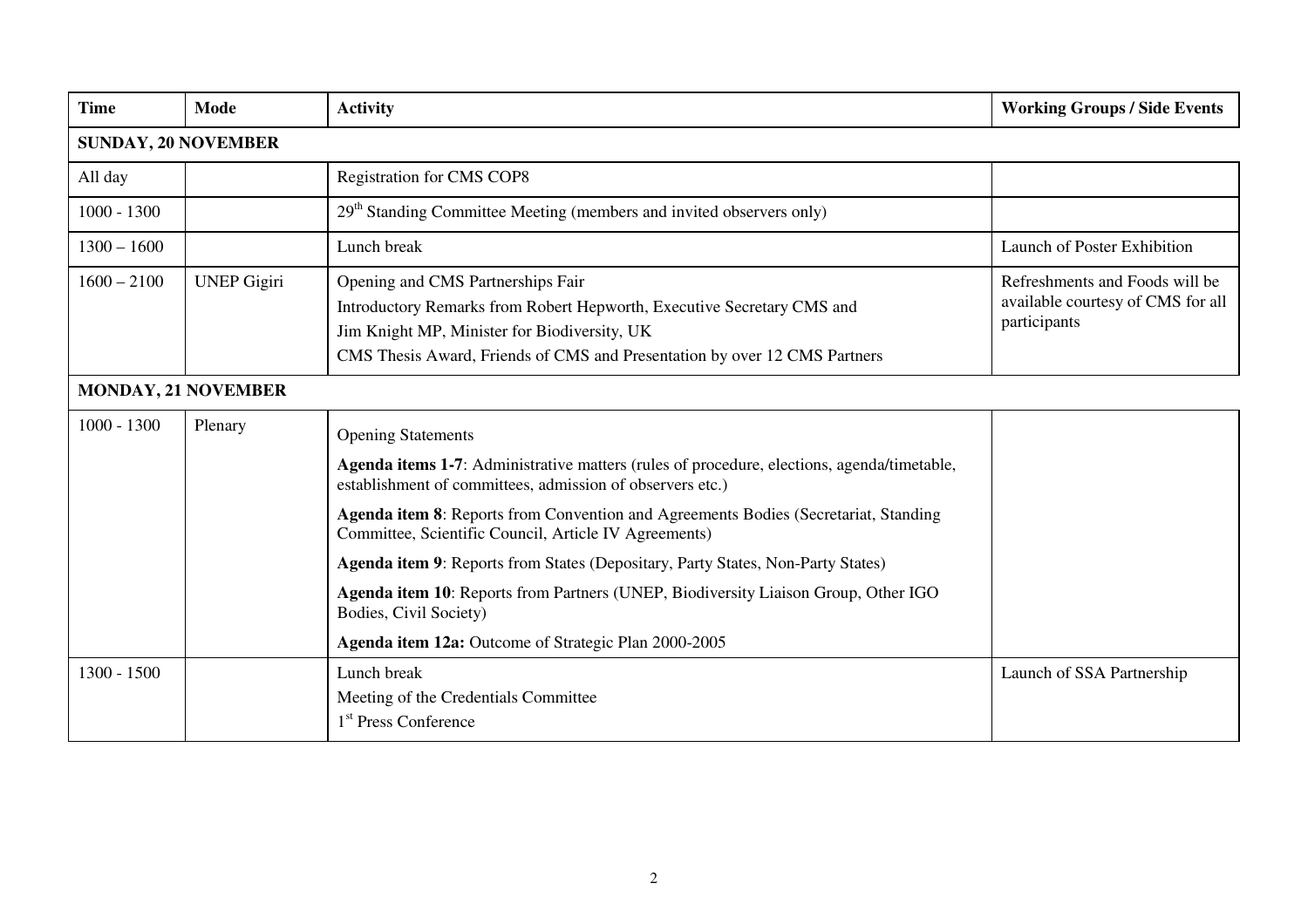| <b>Time</b>          | <b>Mode</b>               | <b>Activity</b>                                                                                                                                                                                                                                                                                                                                                                 | <b>Working Groups / Side Events</b>                                                                                                                                      |
|----------------------|---------------------------|---------------------------------------------------------------------------------------------------------------------------------------------------------------------------------------------------------------------------------------------------------------------------------------------------------------------------------------------------------------------------------|--------------------------------------------------------------------------------------------------------------------------------------------------------------------------|
| $1500 - 1800$        | Committee of the<br>Whole | Agenda item 11: CMS and the 2010 Biodiversity Targets<br>Agenda item 12b: New Strategic Plan 2006-2011 (working group maybe formed)<br>Agenda item 12c: Application in CMS of the AAPG for the Sustainable Use of Biodiversity<br><b>CMS</b> Information Management Plan<br>Agenda item 15a: Review of GROMS (Global Register on Migratory Species)                             |                                                                                                                                                                          |
|                      |                           | Agenda item 15b: Information Management System (IMS)<br><b>Agenda item 15c:</b> Format for Party Reports                                                                                                                                                                                                                                                                        |                                                                                                                                                                          |
| $1800 - 1830$        |                           | Meeting of the Bureau                                                                                                                                                                                                                                                                                                                                                           |                                                                                                                                                                          |
| TUESDAY, 22 NOVEMBER |                           |                                                                                                                                                                                                                                                                                                                                                                                 |                                                                                                                                                                          |
| 1000-1100            | Plenary                   | <b>Budget and Administration</b><br>Agenda item 18: Secretariat Manpower and Organisation<br>Agenda item 19a: Outcome of CMS Budget 2003-2005 (budget presentation) (working group<br>maybe formed)<br>Agenda item 19b: CMS Budget and Medium Term Plan 2006-2011 (budget presentation)<br>Agenda item 19c: Other administrative issues<br>Agenda item 19d: Fundraising Project |                                                                                                                                                                          |
| $1100 - 1300$        | Committee of<br>the Whole | Agenda item 13a: Major (concerted action) projects<br>- Sahelo-Saharan Antelopes project; Siberian Crane Wetland project; Potential New<br>projects<br>Agenda item 13b: Other measures to promote the conservation of Appendix I species                                                                                                                                        | <b>Resources Working Group</b>                                                                                                                                           |
| $1300 - 1500$        |                           | Lunch break<br>Meeting of the Credentials Committee                                                                                                                                                                                                                                                                                                                             | UNEP and CMS conserving<br><b>Marine Mammals</b><br><b>UNEP: Issue-Based Modules for</b><br>the Coherent Implementation of<br><b>Biodiversity Related</b><br>Conventions |
| 1500 - 1530          |                           | West African Populations of the African Elephant – MoU Signing Ceremony                                                                                                                                                                                                                                                                                                         |                                                                                                                                                                          |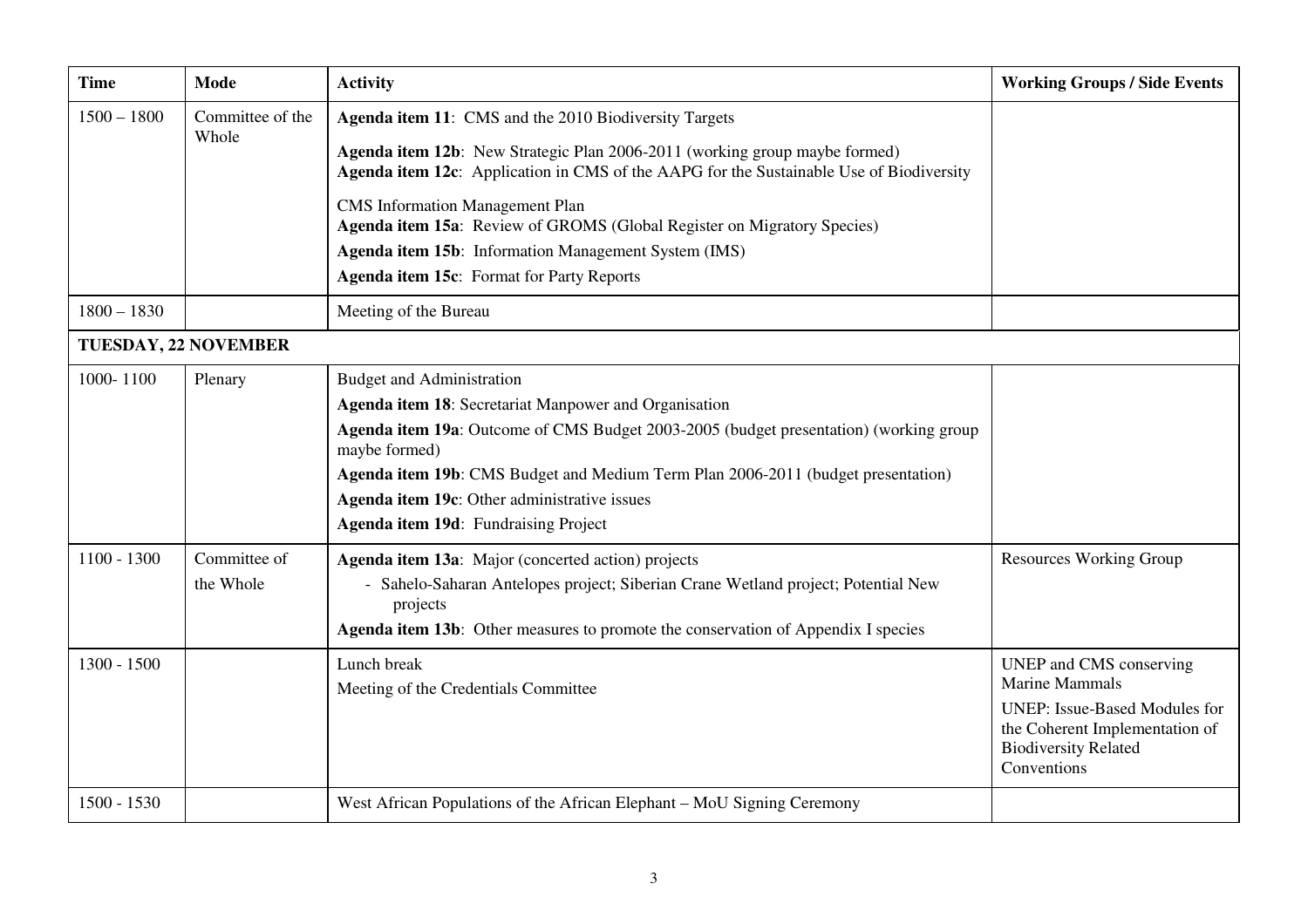| <b>Time</b>   | <b>Mode</b>                   | <b>Activity</b>                                                                                                                                                                                                                                                                                                                                                                                         | <b>Working Groups / Side Events</b>                                                                                           |  |
|---------------|-------------------------------|---------------------------------------------------------------------------------------------------------------------------------------------------------------------------------------------------------------------------------------------------------------------------------------------------------------------------------------------------------------------------------------------------------|-------------------------------------------------------------------------------------------------------------------------------|--|
| 1530 - 1800   | Committee of<br>the Whole     | Agenda item 14a: Strategic issues on Agreements already in force<br>Agenda item 14b: Development of new and future Agreements<br>- Asian Houbara Bustard; West African Elephants; Central Asian Saiga Antelopes<br>Agenda item 14c: Other measures to promote conservation and sustainable management of<br>Appendix II species<br>Agenda item 24: Resolutions and Recommendations submitted by Parties |                                                                                                                               |  |
| 1800 - 1830   |                               | Meeting of the Bureau<br>Houbara Bustard Agreement Heads of Delegation Meeting (tentative)                                                                                                                                                                                                                                                                                                              |                                                                                                                               |  |
| Evening       |                               | Resources and other Working group meetings                                                                                                                                                                                                                                                                                                                                                              | <b>GRASP, Great Apes and CMS</b>                                                                                              |  |
|               | <b>WEDNESDAY, 23 NOVEMBER</b> |                                                                                                                                                                                                                                                                                                                                                                                                         |                                                                                                                               |  |
| $0900 - 1130$ | <b>Special Session</b>        | Meeting to Conclude the Agreement on the Conservation of the Asian Houbara Bustard<br>(Resources working group also at 0900-1130)                                                                                                                                                                                                                                                                       |                                                                                                                               |  |
| 1130 - 1300   | Plenary                       | <b>CMS</b> Outreach and Communications<br>Agenda item 16a: CMS Outreach and Communications Plan                                                                                                                                                                                                                                                                                                         |                                                                                                                               |  |
| $1245 - 1300$ |                               | Saiga Antelope (Saiga tatarica tatarica) - Signing Ceremony                                                                                                                                                                                                                                                                                                                                             |                                                                                                                               |  |
| 1300 - 1500   |                               | Lunch break<br>Meeting of the Credentials Committee                                                                                                                                                                                                                                                                                                                                                     | UNEP, Division of<br><b>Environmental Conventions:</b><br>Cross-cutting issues for<br>implementation                          |  |
|               |                               |                                                                                                                                                                                                                                                                                                                                                                                                         | <b>IFAW: Protecting Migratory</b><br>Species Around the World                                                                 |  |
|               |                               |                                                                                                                                                                                                                                                                                                                                                                                                         | Whale shark conservation – how<br>local communities engage in<br>saving the world largest fish $- a$<br>case study from India |  |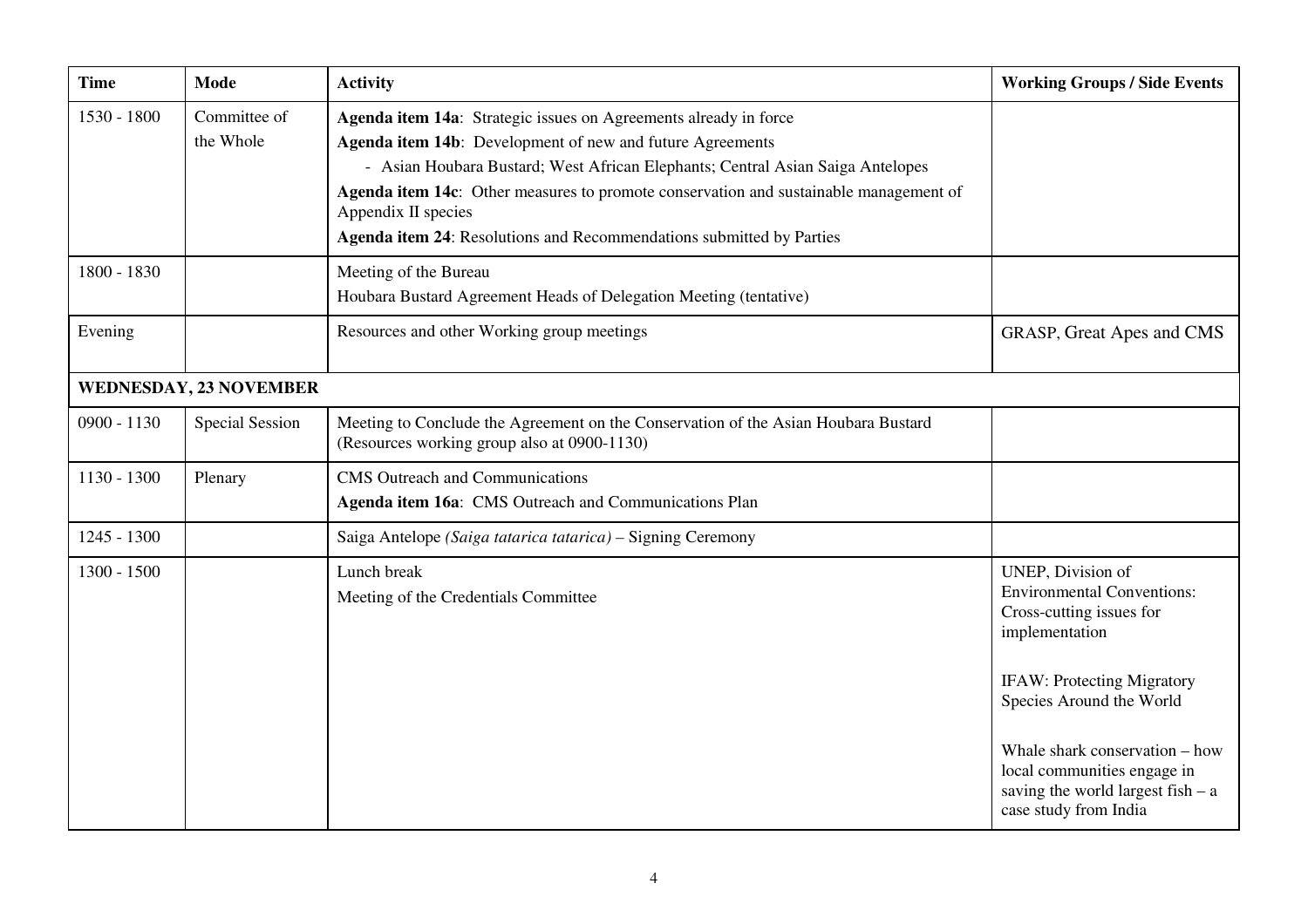| <b>Time</b>   | <b>Mode</b>               | <b>Activity</b>                                                                                                                                                                                                                                                                                         | <b>Working Groups / Side Events</b>                                                                                                                                                                                        |  |
|---------------|---------------------------|---------------------------------------------------------------------------------------------------------------------------------------------------------------------------------------------------------------------------------------------------------------------------------------------------------|----------------------------------------------------------------------------------------------------------------------------------------------------------------------------------------------------------------------------|--|
| 1500 - 1800   | Plenary                   | Agenda item 16b: Co-operation with other organizations<br><b>Institutional Issues</b><br>Agenda item 20a: Elections to Scientific Council and Standing Committee<br>Agenda item 20b: Other institutional Issues<br>Agenda item 17: Proposals submitted by Parties to amend Appendices of the Convention | Houbara Working Group (if<br>needed)                                                                                                                                                                                       |  |
| 1800 - 1830   |                           | Meeting of the Bureau                                                                                                                                                                                                                                                                                   |                                                                                                                                                                                                                            |  |
| Evening       |                           | Resources and other Working Group Meetings (if needed)                                                                                                                                                                                                                                                  |                                                                                                                                                                                                                            |  |
|               | THURSDAY, 24 NOVEMBER     |                                                                                                                                                                                                                                                                                                         |                                                                                                                                                                                                                            |  |
| $1000 - 1300$ | Committee of the<br>Whole | <b>MoU Signing Ceremonies</b><br>Reports of Committee Working Groups<br>Completion of Committee's Work                                                                                                                                                                                                  |                                                                                                                                                                                                                            |  |
| $1300 - 1500$ |                           | Lunch break                                                                                                                                                                                                                                                                                             | West Africa Linking the World,<br><b>WWF West Africa Marine</b><br>Ecoregion Programme Office<br>Shaping 2010 today: Lessons<br>from the countdown 2010<br>Initiative, IUCN<br>AAPGs and their relevance for<br><b>CMS</b> |  |
| 1500 - 1730   | Plenary                   | Report of the Committee of the Whole, and Resources Working Group                                                                                                                                                                                                                                       |                                                                                                                                                                                                                            |  |
| 1730 - 1830   |                           | Meeting of the Bureau                                                                                                                                                                                                                                                                                   |                                                                                                                                                                                                                            |  |
| Evening       |                           |                                                                                                                                                                                                                                                                                                         | A Night for the Common<br>Dolphin, ACCOBAMS/WDCS                                                                                                                                                                           |  |
| $2000 - 2200$ |                           | Pending items (only if needed)                                                                                                                                                                                                                                                                          |                                                                                                                                                                                                                            |  |